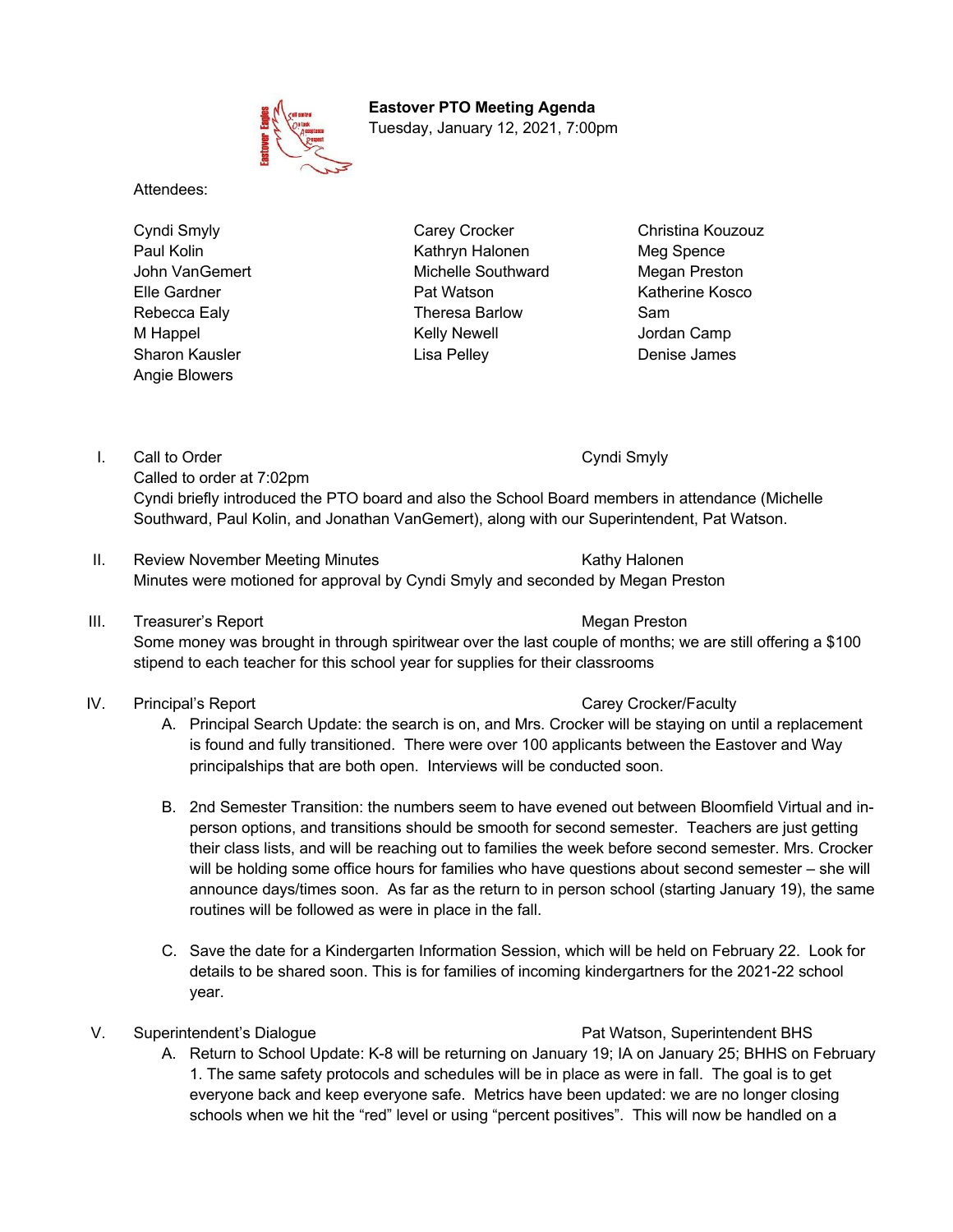building level and even classroom level, in coordination with the county health department. Teachers are not mandated to get the vaccine; this is left as a personal decision.

- B. School Boundary/Bond Update: in March & April we will be reaching out to PTOs and will hold a board study session to look at redrawing school boundaries; in June/July we will solicit community feedback; in September 2021 we will make a proposal to the board. This change is to be implemented in fall of 2023. There will be an update at this Thursday's board meeting of the bond proposal concerning the middle schools. Technology has been a big focus in looking at what the new learning spaces will look like.
- C. Additional Updates and Q&A

Q: Will there will there be considerations to try to keep the lower elementary schools open if numbers rise in the high school age and not the younger kids? A: Absolutely. These new metrics will be by building and by classroom. The district will be working

closely with the county health department going forward. There is no threshold by case counts or percent positive any longer.

Q: What metrics/factors are driving half day cohorts versus full day in elementary? According to neighbors, Troy is able to go back full 5 days in elementary following safety guidelines. What specifically is holding us back from that same goal?

A: The difference in Troy is that they have a lot more students opting for virtual school. Their classes are much smaller, and they can stay 6 feet apart. If we had more students staying home, we would be doing the same thing. Half days also allow us to avoid potential lunchtime exposure, and also allow students to get core curriculum from their teacher (in person) four times a week. The goal is to get everyone back and keep them safe.

Q: What is the thought on returning for half days on Wednesdays?

A: We've elongated the instructional time on Mondays, Tuesdays, Thursdays, and Fridays, and teachers get more of their guaranteed prep time on Wednesdays. We've decided to stick with the same schedule going forward.

Q: is there an update on the search for the director of physical plant services? A: Unfortunately, no. This is going to be a difficult position to fill. If anyone knows of someone who may be interested, please let Mr. Watson know.

Q: Will we continue to be notified in the same way if and when there is a case in our classroom? A: Yes, an email will continue to go out at the end of each day.

Q: Can you please dive deeper into the teachers "planning time", since that holds us back from 5 half days. If they are teaching live 2 sessions a day for 2.75hrs over 4 days, it appears there is a significant amount of planning time. BV teachers are online from 9:05-3:30pm.

A: Keep in mind that part of that time is for meetings, but the same instructional time is happening in the classroom as on Bloomfield Virtual. Teachers get a minimum of 300 minutes of prep time per week, plus a 35 minute duty-free lunch. On Wednesdays, there are a few hours of live instruction (even though it's remote). On in person days (Monday, Tuesday, Thursday, and Friday), teachers teach the AM cohort, then go straight to bus duty, cleaning desks (getting ready for the PM cohort), have their duty free lunch, and then get kids off the bus and back in the classroom for the PM cohort. There is virtually no planning time for teachers during these days. Most of their guaranteed prep time comes on Wednesdays, and the district has to meet the contractual obligations. Instructional time is the same in BV and in person. Teachers are packing in as much instructional time as they can, while also keeping the students safe.